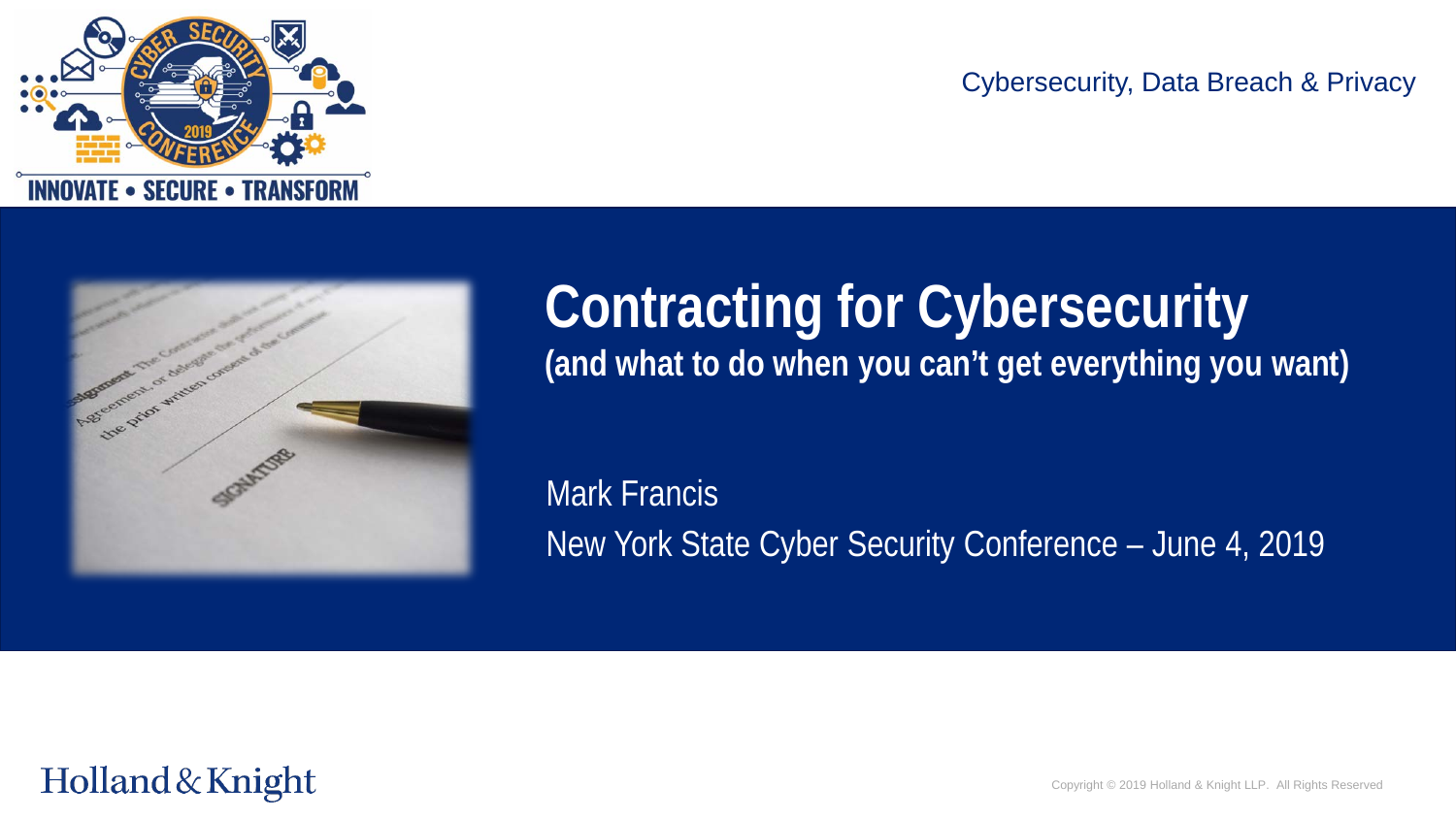# **Supply chain increasingly a focus of businesses and regulators**



#### 05 Target Hackers Broke in Via HVAC Company **FEB 14**  $\mathbf{f}$   $\mathbf{y}$   $\mathbf{R}^+$   $\mathbf{\omega}$   $\mathbf{\rho}$  in  $\mathbf{m}$

Last week, Target told reporters at The Wall Street Journal and Reuters that the initial intrusion into its systems was traced back to network credentials that were stolen from a third party vendor. Sources now tell KrebsOnSecurity that the vendor in question was a refrigeration, heating and air conditioning subcontractor that has worked at a number of locations at Target and other top retailers.

Sources close to the investigation said the attackers first broke into the retailer's network on Nov. 15, 2013 using network credentials stolen from Fazio Mechanical Services, a Sharpsburg, Penn.-based provider of refrigeration and HVAC systems.



Increased **Attention** 

TPRM

**Contract Checklist** 

**Conflicts** 

**Solutions** 

Q&A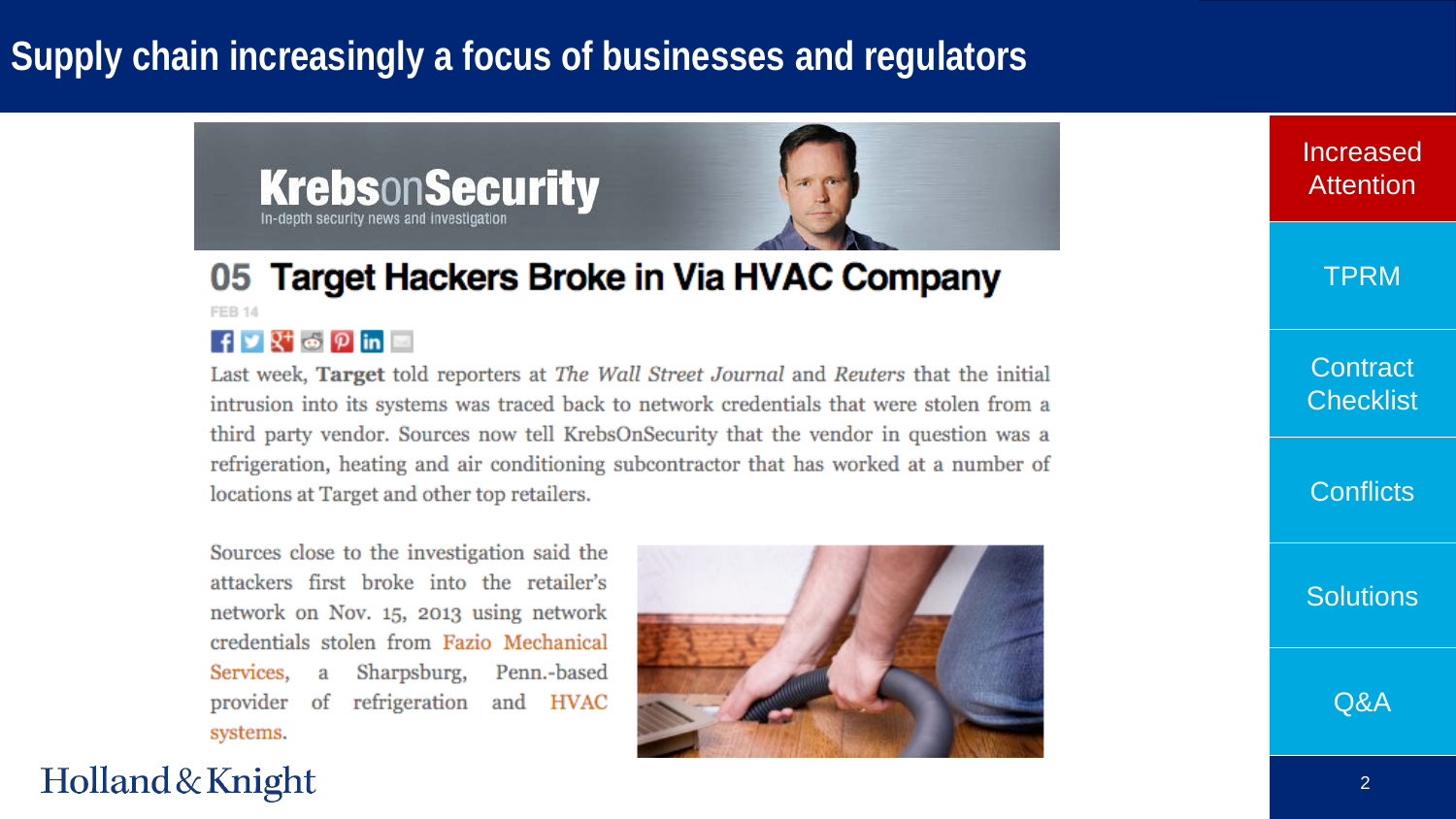# **Supply chain increasingly a focus of businesses and regulators**

Q Search October 4, 2018, 5:00 AM ED1

#### **Bloomberg Businessweek**

#### The Big Hack: How China Used a Tiny Chip to Infiltrate U.S. Companies

The attack by Chinese spies reached almost 30 U.S. companies, including Amazon and Apple, by compromising America's technology supply chain, according to extensive interviews with government and corporate sources.



In 2017 roughly 90% of the motherboards used in the 13.9 million servers shipped worldwide were made in China. Last year that had dropped to less than 50% of motherboards used in the global total of 15.2 million"

Sign In

-Nikkei (Apr. 30, 2019)

#### Increased **Attention**

TPRM

**Contract Checklist** 

**Conflicts** 

**Solutions** 

Q&A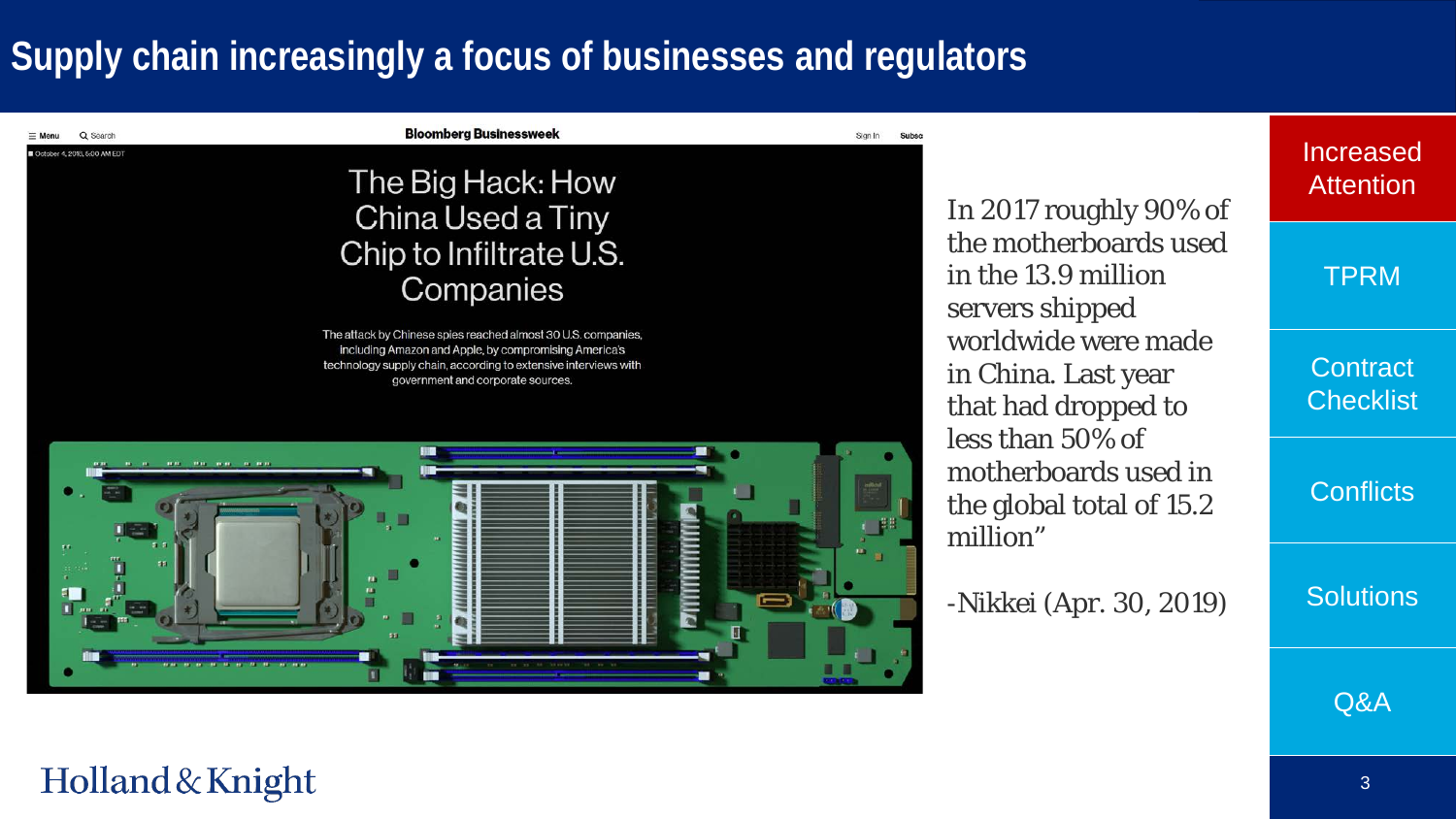# **Third Party Risk Management ("TPRM") Lifecycle**

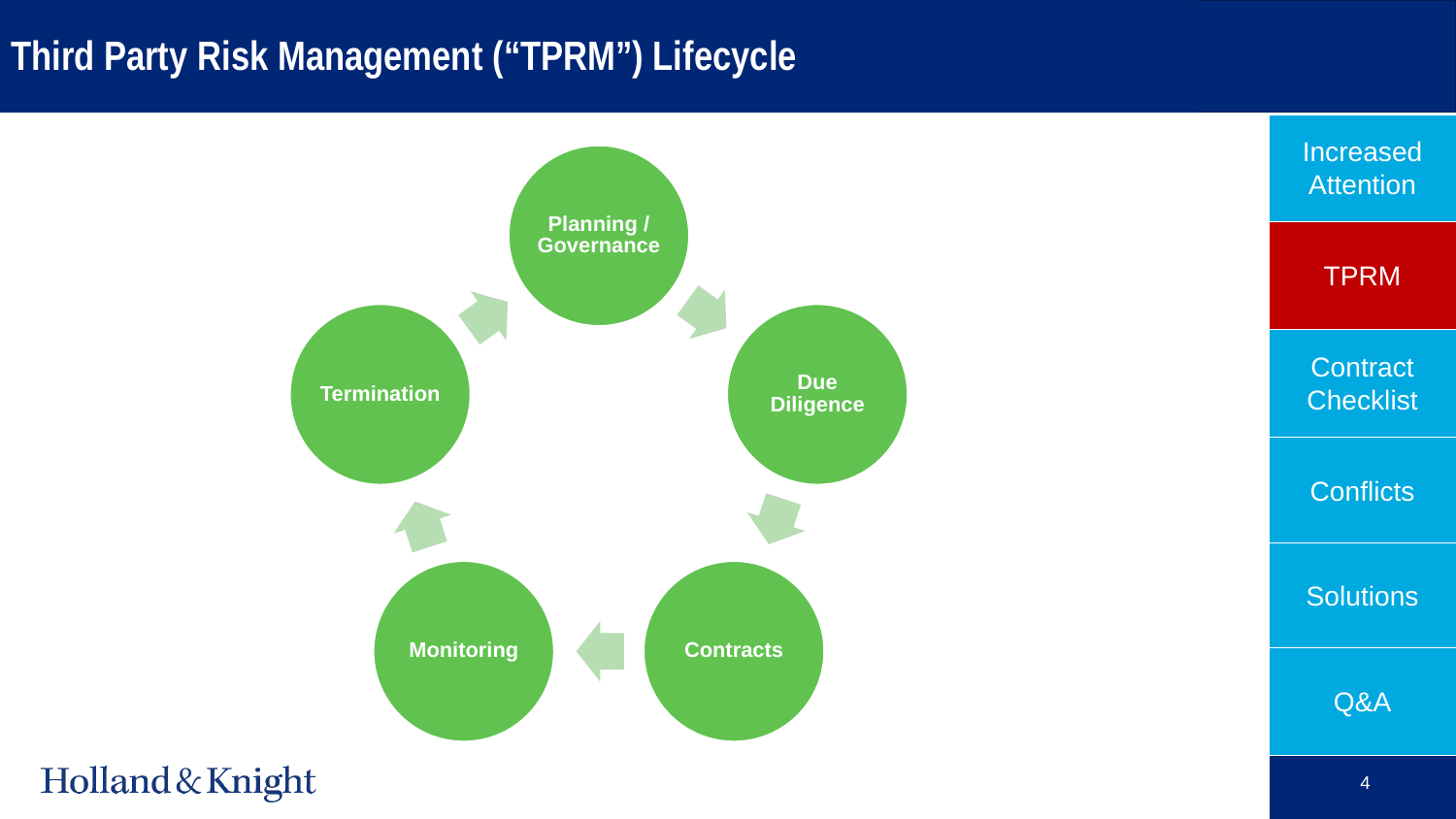### **Businesses operate through contractual relationships**

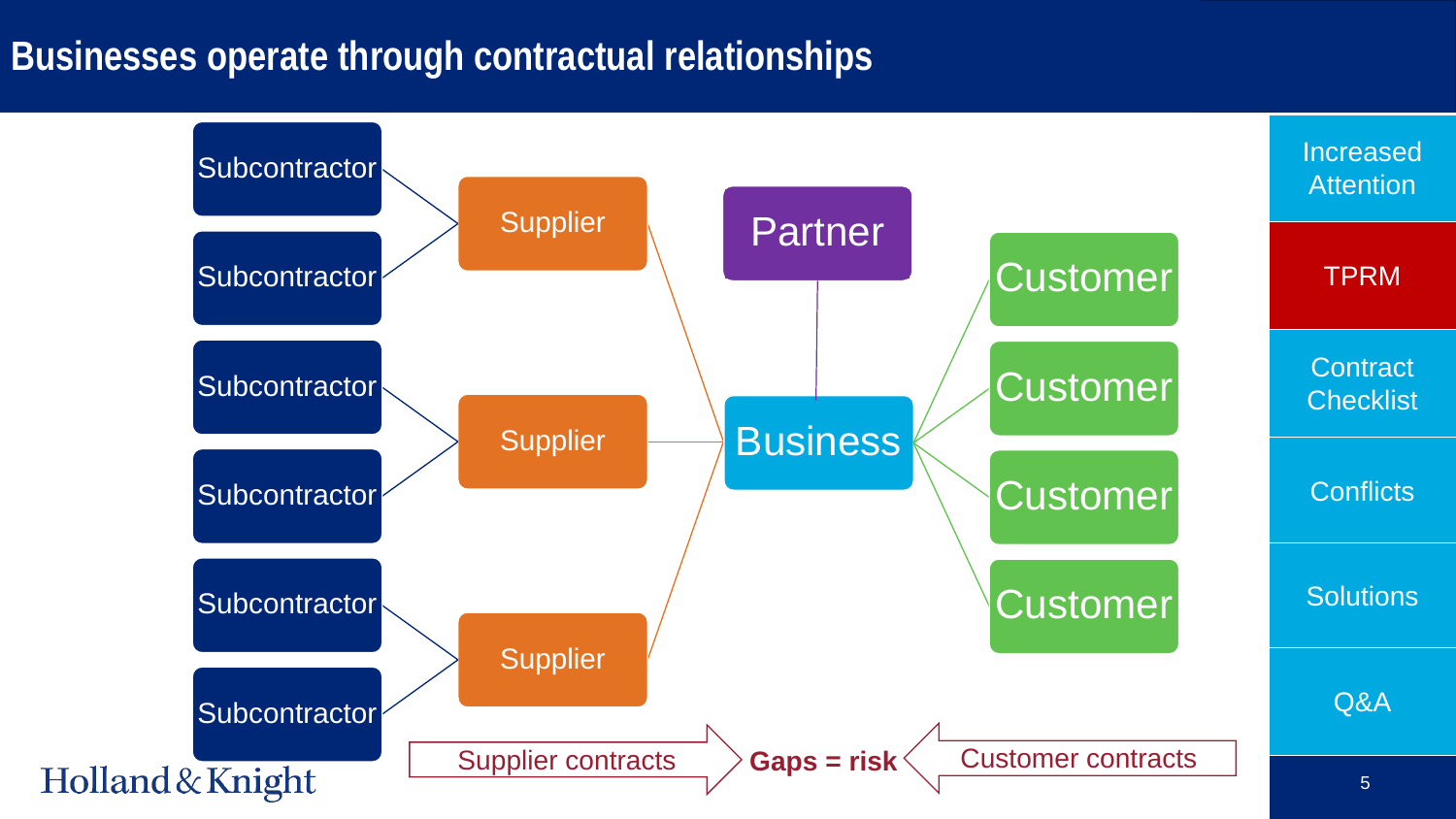# **Cyber teams can experience compliance fatigue on many fronts**

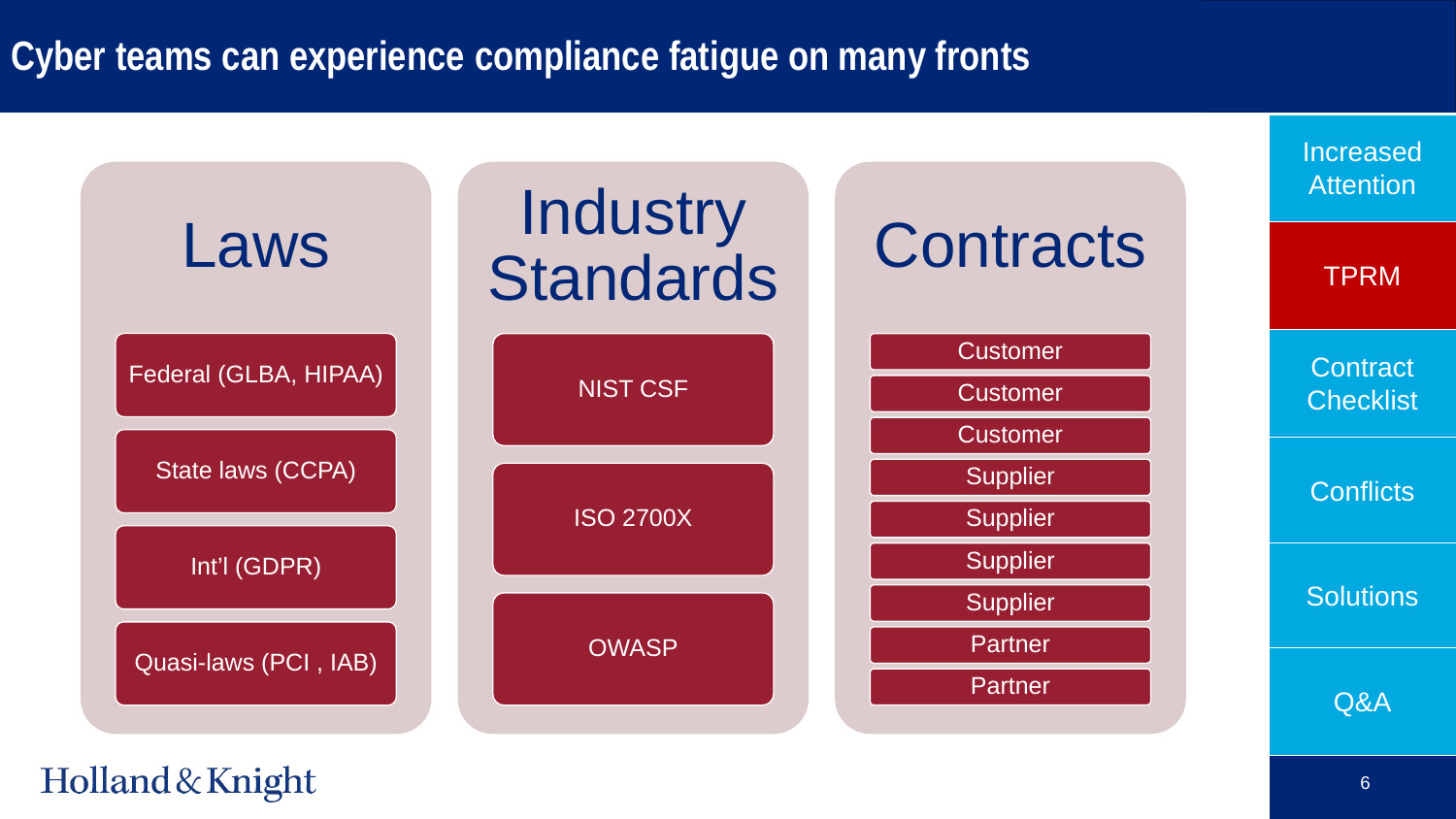# **Key Contract Provisions: Cybersecurity**

 $\Box$  Requirements for data security and privacy

- *General language*
- *Explicit requirements*
- *Industry standards*
- Applicable laws (e.g., HIPAA, GLBA, EU DPD)
- $\square$  Subcontractors (flow down provisions)
- □ Data breach and notice procedures
- □ Liability & Indemnity
- □ Cyber-insurance
- □ Audit rights
- $\Box$  Templates and exhibits

Holland & Knight

| Increased<br><b>Attention</b> |
|-------------------------------|
| <b>TPRM</b>                   |
| Contract<br><b>Checklist</b>  |
| <b>Conflicts</b>              |
| <b>Solutions</b>              |
| Q&A                           |
|                               |

7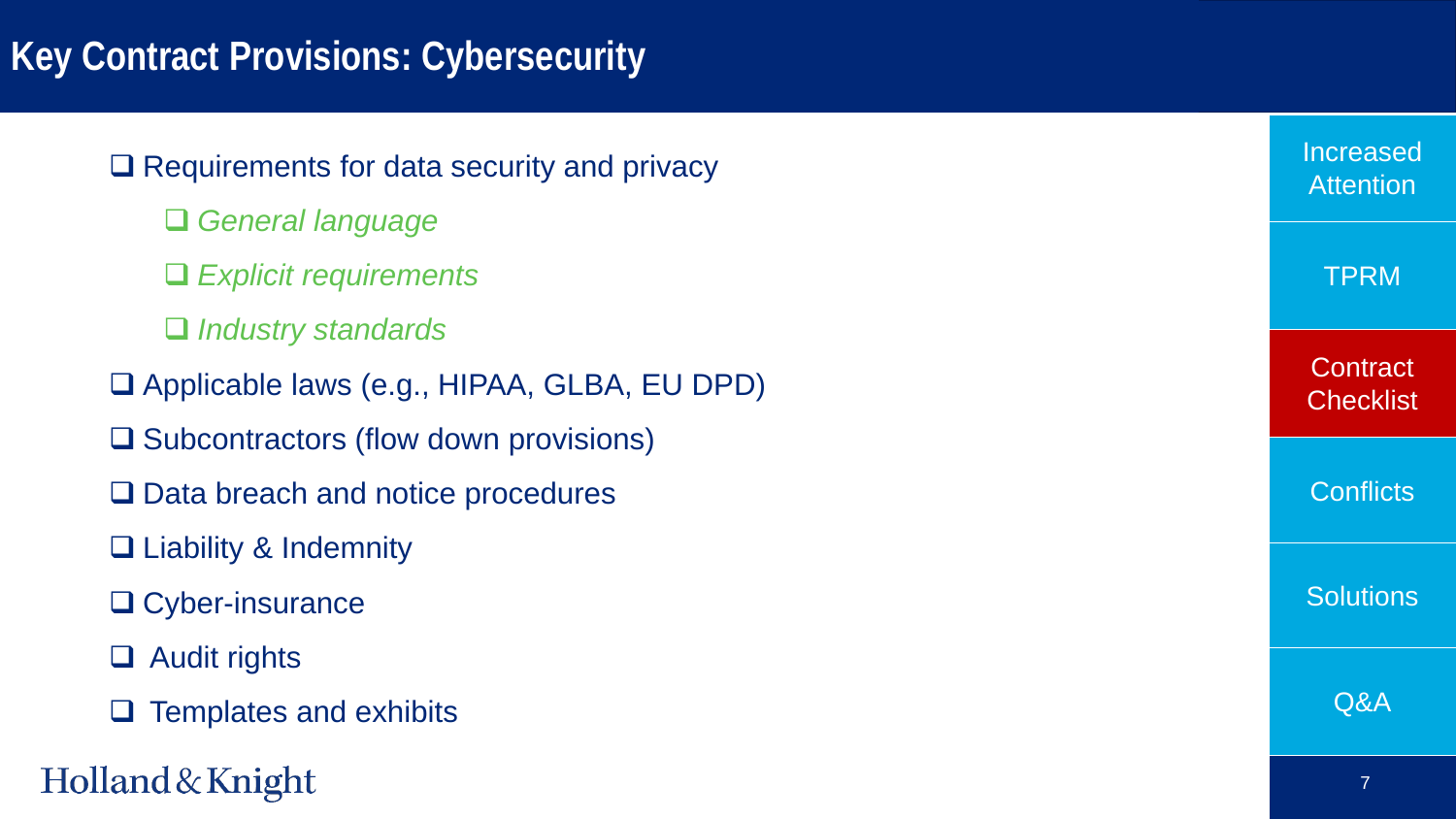# **Key Contract Provisions: Data & Privacy**

| $\Box$ Who owns the data and tech before/during/after the term?                          |             |  |
|------------------------------------------------------------------------------------------|-------------|--|
| $\Box$ Personally-Identifiable Information (PII)                                         |             |  |
| □ Aggregated/anonymized data                                                             | <b>TPRM</b> |  |
| $\Box$ Intellectual Property                                                             |             |  |
| $\Box$ Data use restrictions                                                             |             |  |
| $\Box$ Strictly to perform services?                                                     |             |  |
| □ Protecting PII                                                                         |             |  |
| $\Box$ Addressing evolving risks                                                         |             |  |
| $\Box$ Compliance with legal requirements (which keep changing)                          |             |  |
| $\Box$ Primary data processing function vs. incidental exposure (e.g., temporary access) |             |  |
| □ International concerns (Cross-border transfers, Privacy Shield, GDPR)                  | Q&A         |  |
| Holland & Knight                                                                         |             |  |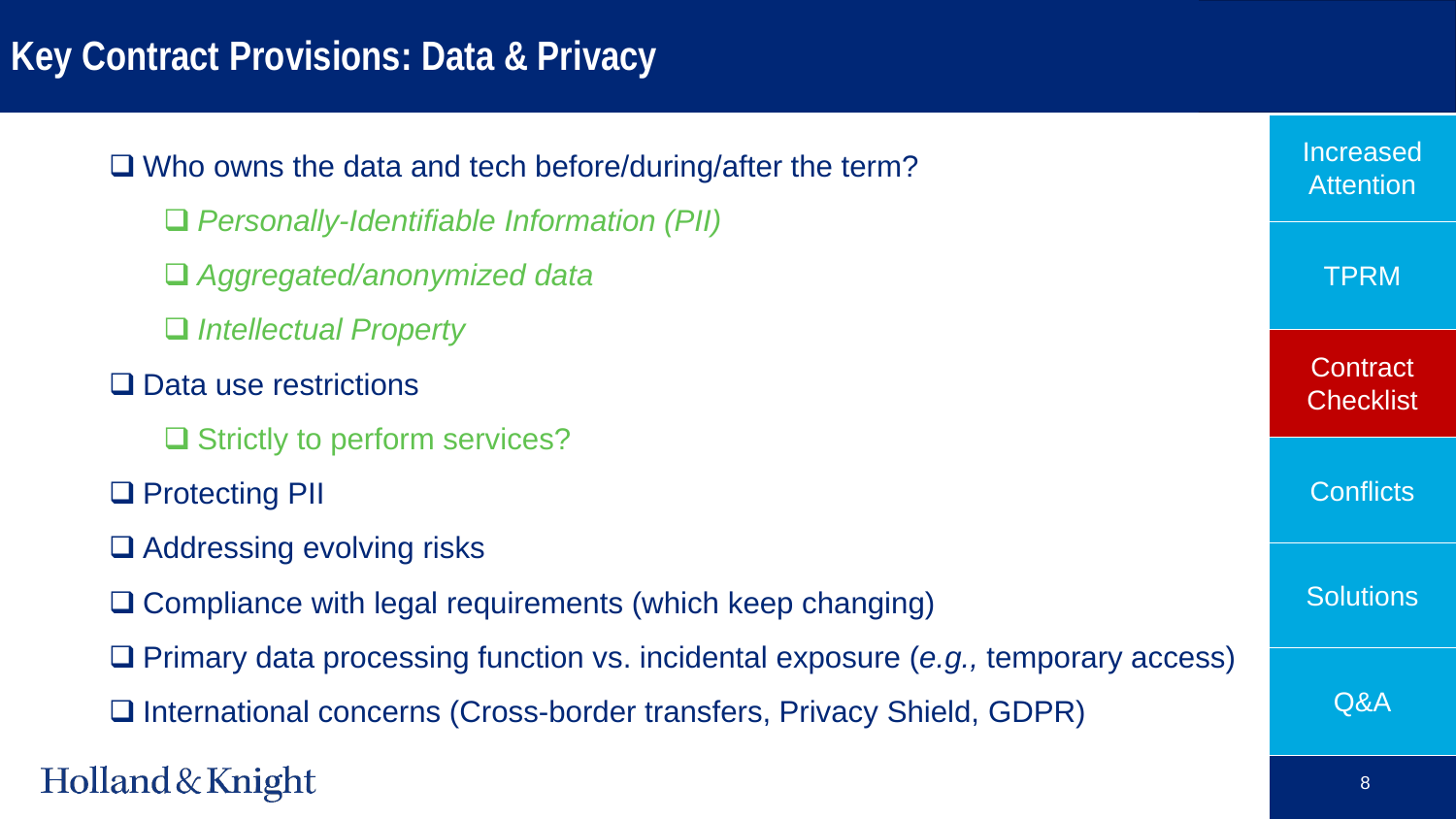# **Common Conflicts**

| <b>Customer</b>                                                                                                       | <b>Supplier</b>                                                                                                             | Increased<br><b>Attention</b> |
|-----------------------------------------------------------------------------------------------------------------------|-----------------------------------------------------------------------------------------------------------------------------|-------------------------------|
| <b>Customer's view</b>                                                                                                | <b>Supplier's view</b>                                                                                                      |                               |
| Vendor should assume all risk for security and privacy<br>within its control                                          | Vendor is not an insurance provider; fees are priced for the<br>services provided and not sufficient to offset all customer | TPRM                          |
|                                                                                                                       | risk                                                                                                                        | Contract                      |
| Vendor should provide detailed information about its<br>security practices to satisfy regulator expectations and help | Cannot dedicate the personnel to respond to hundreds of<br>different customer questionnaires and inquiries; not             | <b>Checklist</b>              |
| customer assess risk                                                                                                  | comfortable sharing detailed security practices                                                                             |                               |
| Vendor should provide pen test and risk assessment<br>reports                                                         | Candid reporting for internal security purposes would be<br>inhibited by forced disclosure to customers                     | <b>Conflicts</b>              |
| Need immediate notice of incident due to potential risks<br>and notification obligations                              | Need time to assess event and report accurately                                                                             | <b>Solutions</b>              |
| Vendor should cooperate fully after an incident                                                                       | Need to balance cooperation with personnel interests and<br>potential legal action by customers                             |                               |
| Use of subcontractors who will receive customer data is<br>subject to written consent                                 | Vendor can operate its business without requiring consents<br>from all customers                                            | Q&A                           |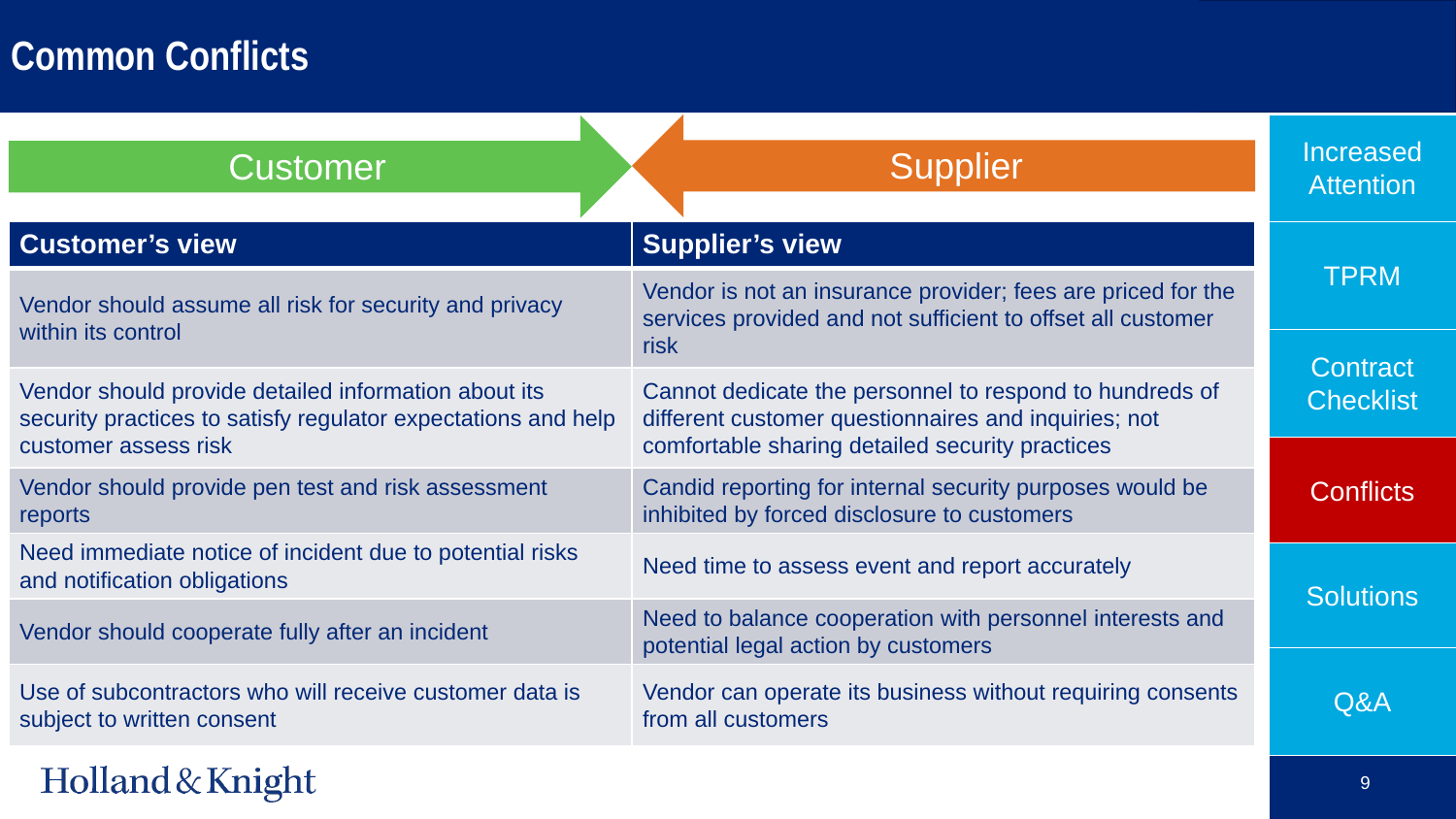### **Top 10 Stress Points**

- 1. Liability (first party disputes)
- 2. Indemnity (third party disputes)
- 3. Legal compliance
- 4. Security prescriptive requirements
- 5. Consent for subcontractors
- 6. Audit rights and questionnaires
- 7. Cyber insurance (scope and limits)
- 8. Notice obligations (incidents; vulnerabilities)
- 9. Changing requirements mid-contract (*e.g.,* supplier policies)
- 10.Penetration testing

# Holland & Knight



Increased **Attention** TPRM **Contract Checklist Conflicts Solutions** 

Q&A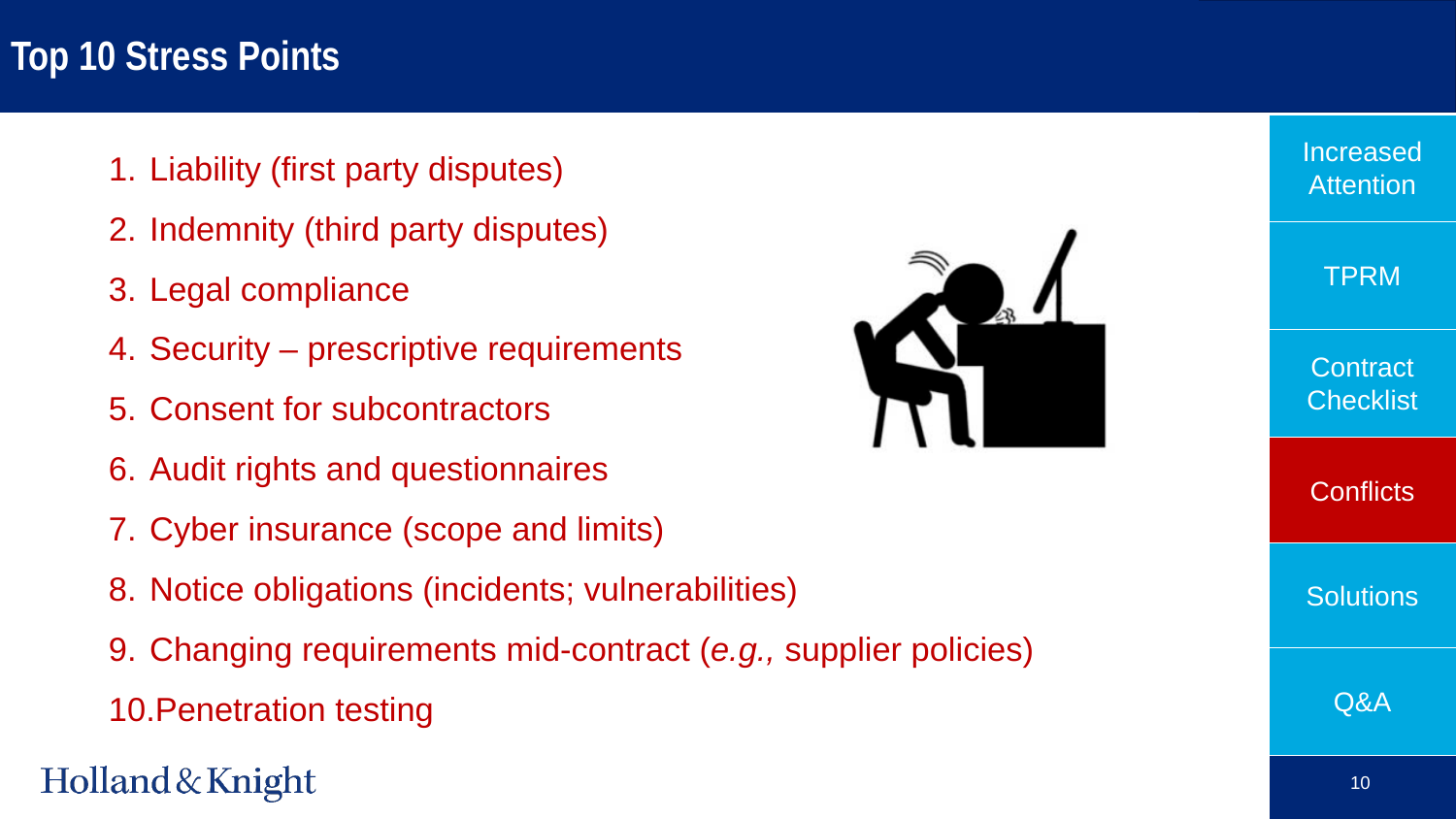### **Solutions & Strategies**

- Above all else, it is about negotiation leverage
	- *Who needs who more?*
	- *Are you prepared to walk away?*
- Be pragmatic about your capabilities and compliance
	- *Do not overcommit*
	- *Buy time where needed for compliance (e.g., "within 6 months")*
- Evaluate the "cost" of concessions
	- *What is the added risk? Can it be offset other ways?*
	- *What are added obligations going to cost in compliance?*
	- *What are the lost opportunities?*
	- *How will this affect the business prospects (M&A, funding)*

### Holland & Knight

Increased

**Attention** 

TPRM

**Contract** 

**Checklist** 

**Conflicts** 

**Solutions** 

Q&A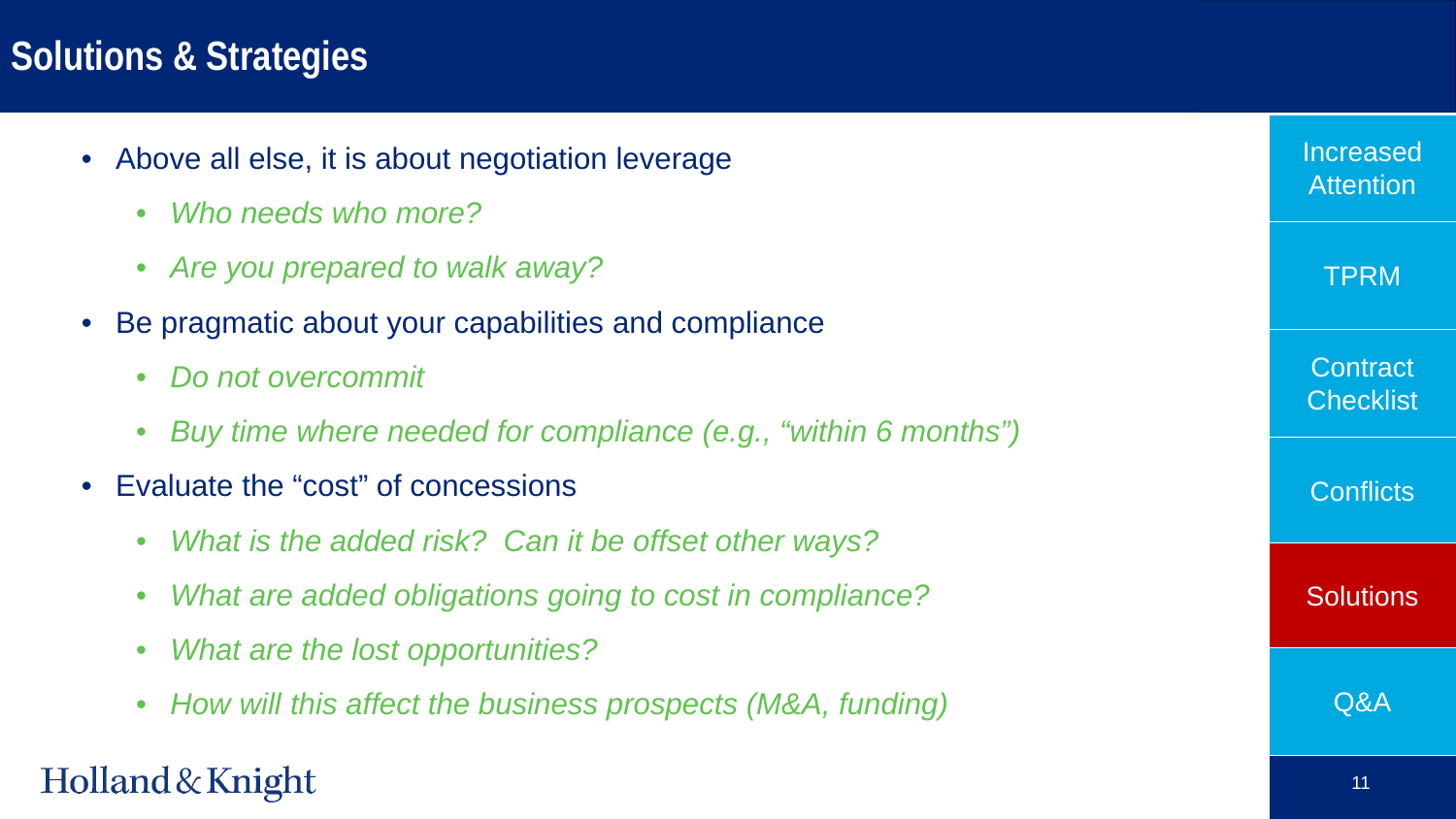### **Solutions & Strategies**

- Be proactive, and leverage it
	- *Certifications (PCI; ISO; HITRUST)*
	- *Audit reports (SOC 2 Type II)*
	- *Standard exhibit templates, detailed requirements aligned with products/services*
- Understand and communicate your risk tolerance internally
	- *Are uncapped liability deals off the table?*
	- *Align deal value (actual and intangibly) to the risk tolerance*
- Understand your cyber insurance coverage
	- *Limits – will they cover all risk (multiple contracts) triggered by one incident?*
	- *Scope – what about ransomware, BEC and wire fraud*

| Increased<br><b>Attention</b>       |
|-------------------------------------|
| TPRM                                |
| <b>Contract</b><br><b>Checklist</b> |
| <b>Conflicts</b>                    |
| <b>Solutions</b>                    |
| Q&A                                 |
| 12                                  |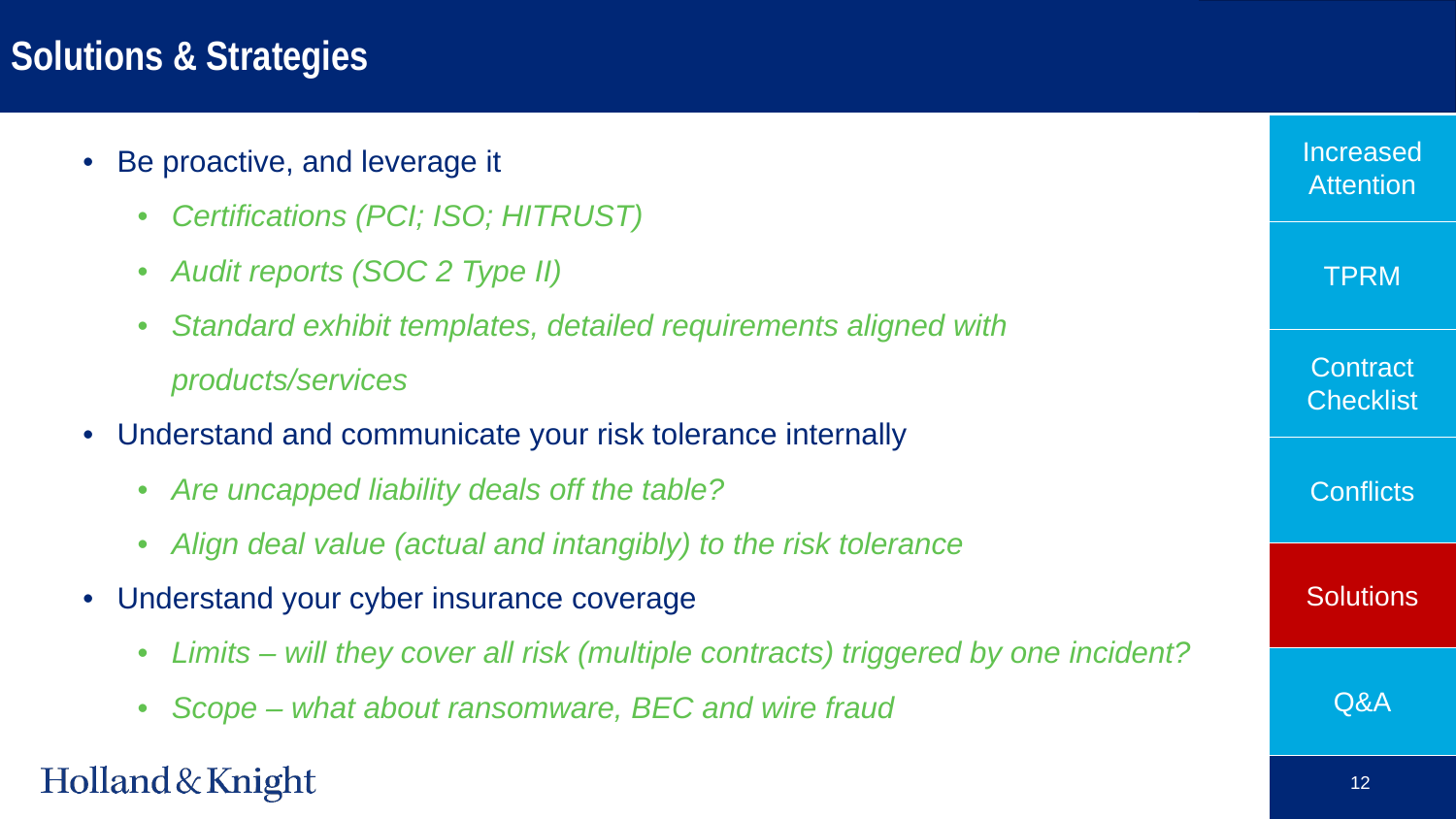### **Solutions & Strategies**

- Be consistent (as much as possible)
	- *Resist the urge to agree to substantively different terms and conditions*
	- *Otherwise compliance becomes overwhelming*
- A signed contract is enforceable law, it is not just "best efforts"
	- *Be careful about representations and commitments*
	- *90% compliance is breach of contract*
	- *Questionnaire and audit responses can be incorporated into a contract*
- Opportunities available to small businesses may offset contractual demands
	- *Qualify for SMB programs*
	- *Qualify as a minority or women-owned business*

#### Increased **Attention**

TPRM

**Contract Checklist** 

**Conflicts** 

**Solutions** 

Q&A